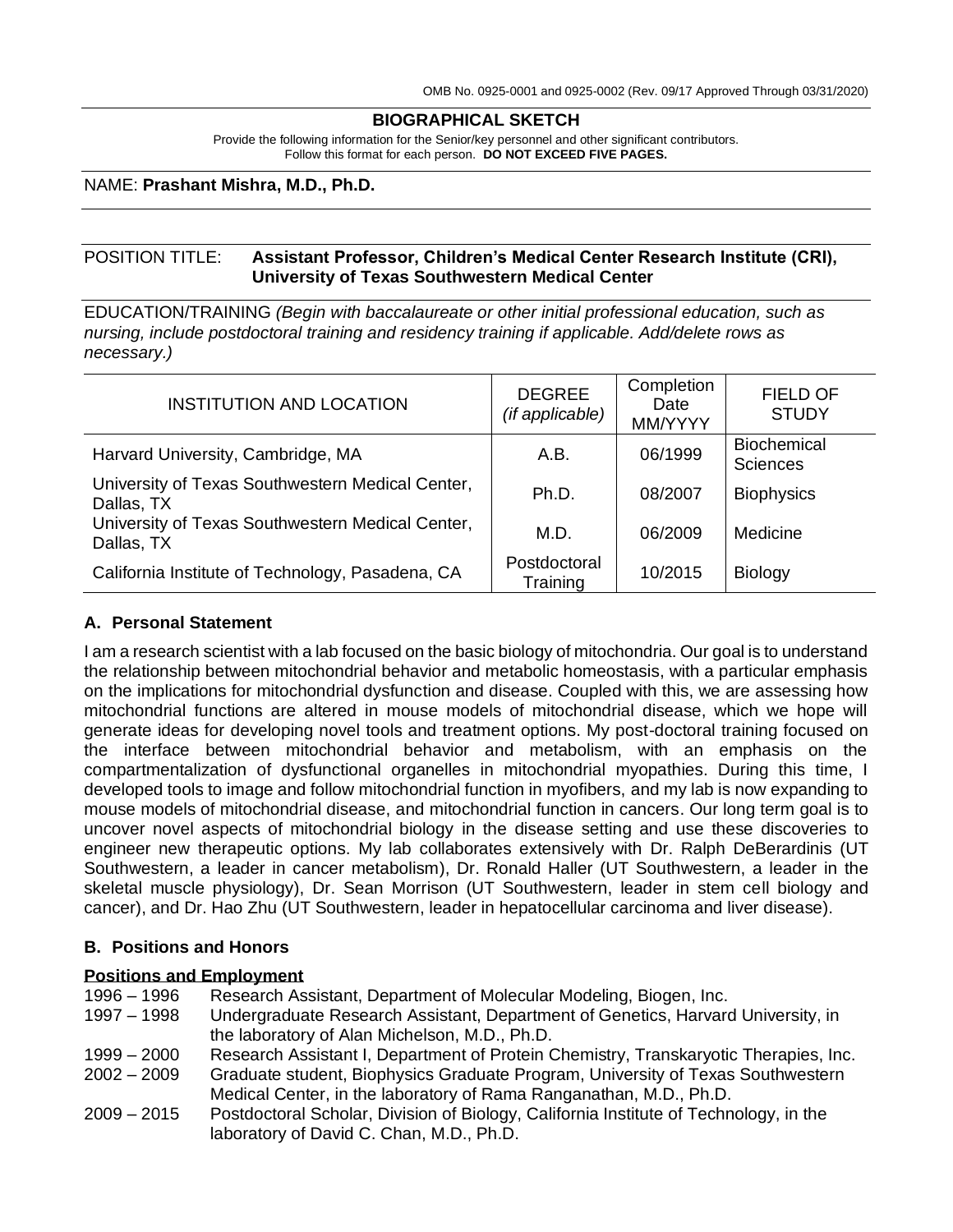2010 – 2013 Postdoctoral Fellowship, Jane Coffin Childs Memorial Fund for Medical Research 2015 – present Assistant Professor, Children's Medical Center Research Institute (CRI), University of Texas Southwestern Medical Center

# **Honors**

| 1999 | Harvard University Graduation with honors, A.B., Magna Cum Laude                |
|------|---------------------------------------------------------------------------------|
| 2004 | "Best Talk" award at the 2004 UT Southwestern Molecular Biophysics Retreat      |
| 2004 | "Best Abstract" award at the 2004 UT Southwestern Sigma Xi Research Forum       |
| 2007 | "Best Talk" award at the 2007 UT Southwestern Molecular Biophysics Retreat      |
| 2007 | Annual Alfred Gilman Award from the Department of Pharmacology, UT Southwestern |
| 2017 | Chairman's Award, United Mitochondrial Disease Foundation                       |

# **C. Contribution to Science**

- 1. Metabolic flexibility in the setting of mitochondrial dysfunction: The mitochondrion integrates key biochemical pathways regulating nutrient utilization. In the presence of organellar dysfunction (for instance, mutations in the mitochondrial genome), metabolic reprogramming allows cells to adapt and maintain viability. Recently, my lab has elucidated a module of solute carrier family members which regulates metabolic reprogramming in the setting of pathogenic mitochondrial DNA mutations in patient-derived cell lines. This module targets amino acid metabolism, but co-regulates glucose utilization via the production of the metabolic intermediate alpha-ketobutyrate. Using heavy isotope tracing, we have now turned to investigating metabolic flexibility in animal models of mitochondrial dysfunction, including myopathies and hepatopathies.
	- a. Shin CS, Mishra P, Watrous JD, Carelli V, D'Aurelio M, Jain M, Chan DC. "The glutamate/cystine xCT antiporter antagonizes glutamine metabolism and reduces nutrient flexibility." *Nature Communications*, 8:14074, 2017. PMID: 28429737 PMCID: PMC5413954
	- b. Onder Y, Laothamatas I, Berto S, Sewart K, Kilaru G, Bordieanu B, Stubblefield JJ, Konopka G, Mishra P<sup>\*</sup>, Green CB<sup>\*</sup>. "The Circadian Protein Nocturnin Regulates Metabolic Adaptation in Brown Adipose Tissue." *iScience*, 19:83, 2019. PMID: 31357170. \*, co-corresponding author.
	- c. Lesner NP, Gokhale A., Kota K, Carelli V, DeBerardinis RJ, Mishra P. "Altered amino acid metabolism regulates residual respiratory activity in mtDNA mutant cells." *in revision, Metabolic Engineering.*
- 2. Metabolic regulation of mitochondrial fusion and function in skeletal muscle: As a post-doctoral fellow in David Chan's laboratory, I examined regulatory mechanisms of mitochondrial behavior, specifically mitochondrial fusion. We developed an in vitro fusion assay using purified organelles, and discovered that the fusion event could be directly regulated via the metabolic activity of the mitochondrion. Through a series of mechanistic studies, we found that proteolytic cleavage of Opa1 was activating for inner membrane fusion, and the proteases themselves were under metabolic control. This regulatory mechanism was disturbed in cells from patients with mitochondrial DNA mutations, and regulated compartmentalization of mitochondrial defects in skeletal muscle. To study the basis for the compartmentalization, I developed a stochastic lineage-tracing method to follow mitochondrial proteins originating from a singly myonucleus *in vivo*. With this tool, we found that mitochondrial compartmentalization was developmentally regulated and partially controlled by local organelle fusion and fission rates. This lead us to propose a model by which the organism can prevent spreading of mitochondrial defects through local reductions in organelle dynamics.
	- a. Mishra, P**.**, Pham, A.H., Carelli, V., Manfredi, G., and Chan, D.C. "Proteolytic cleavage of Opa1 stimulates mitochondrial inner membrane fusion and couples fusion to oxidative phosphorylation." *Cell Metabolism*, 19:630-641, 2014. PMID: 24703695 PMCID: PMC4018240
	- b. Del Dotto, V., Mishra, P., Vidoni, S. Fogazza, M., Maresca, A., Caporali, L., McCaffery, J.M., Cappelletti, M., Baruffani, E., Lenaers, G., Chan, D.C., Rugolo, M., Carelli, V., Zanna, C. "OPA1 isoforms in the hierarchical organization of mitochondrial functions." *Cell Reports*, 19:2257-2271, 2017. PMID: 28636943